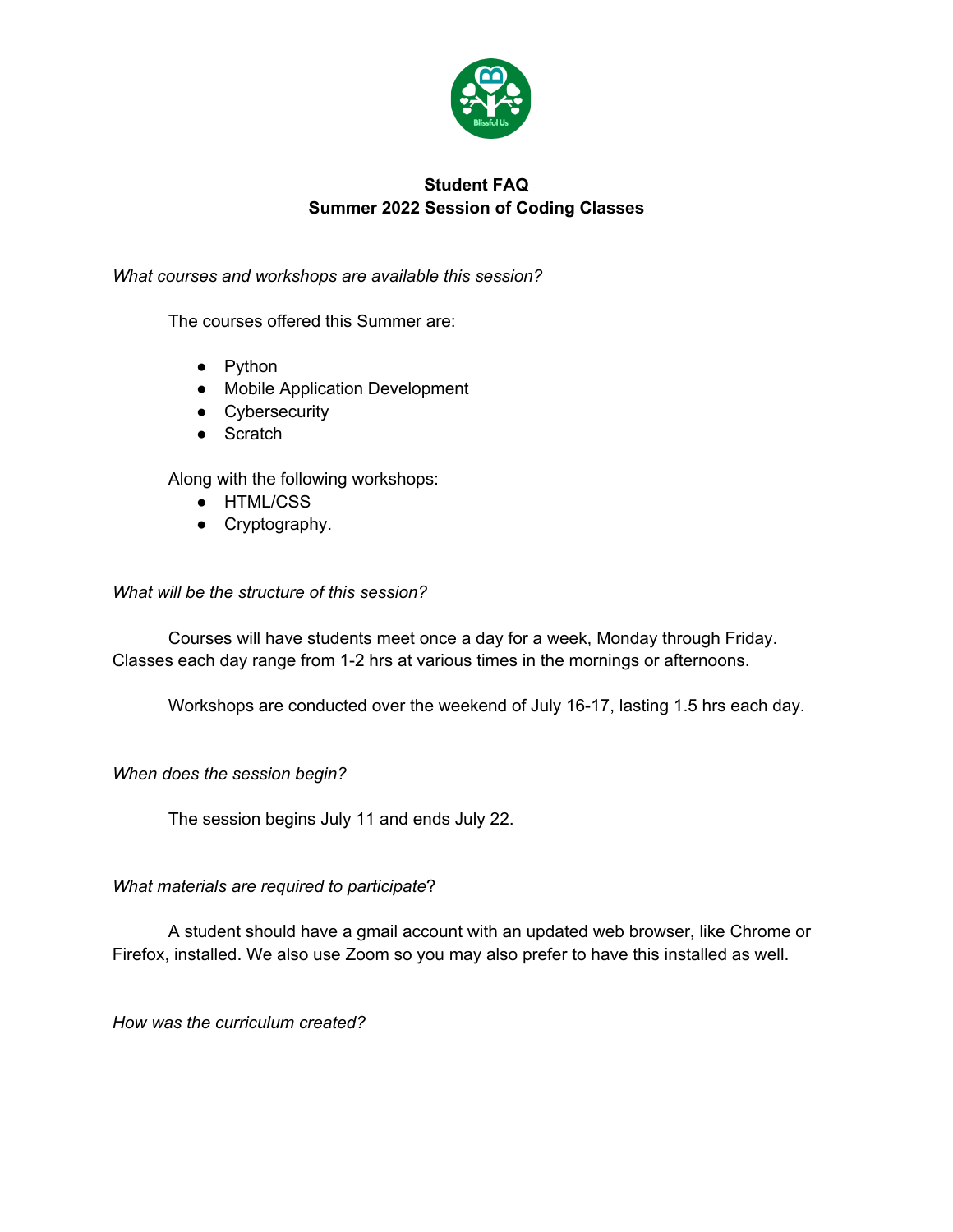

Blissful Coding Club uses learning material from various nonprofit organizations such as Harvard's Creative Computing Lab, Carnegie Mellon University's School of Computer Science, and the Scratch Foundation, some of which follow standards created by CSTA.

### *What grades should the student be in?*

We have courses available for all grades 2-12. Please look at the schedule below to see which courses the student can take.

*What is the schedule?* 

| <b>Summer 2022 Schedule</b>                           |                   |              |             |
|-------------------------------------------------------|-------------------|--------------|-------------|
| *Camps: 1 week long, presentation day on Saturday     |                   |              |             |
| *Workshops: 1 weekend only, 1.5 hrs each day          |                   |              |             |
| * all classes and workshops are 100% free and virtual |                   |              |             |
| <b>Beginner Python</b>                                | July 11-15        | 10am-12pm    | Grades 2-5  |
| <b>Intermediate Python</b>                            | July 11-15        | 10am-12pm    | Grades 6-8  |
| <b>Advanced Python</b>                                | <b>July 11-15</b> | 10am-12pm    | Grades 9-12 |
| <b>Beginner Cybersecurity</b>                         | July 11-15        | 1pm-2pm      | Grades 2-6  |
| <b>Advanced Cybersecurity</b>                         | <b>July 11-15</b> | 1pm-2pm      | Grades 7-12 |
| <b>Beginner Scratch</b>                               | <b>July 18-22</b> | 10am-12pm    | Grades 2-5  |
| <b>Advanced Scratch</b>                               | <b>July 18-22</b> | 10am-12pm    | Grades 6-12 |
| <b>Beginner App Dev</b>                               | July 18-22        | 1pm-3pm      | Grades 2-5  |
| <b>Advanced App Dev</b>                               | <b>July 18-22</b> | 1pm-3pm      | Grades 6-12 |
| <b>Workshops:</b>                                     |                   |              |             |
| <b>HTML/CSS</b>                                       | July 16-17        | 11am-12:30pm | All grades  |
| Cryptography                                          | <b>July 16-17</b> | 2pm-3:30pm   | All grades  |

#### *Which Python class should a student be in?*

Python requires learning a new syntax and semantics. We learned a lot on how to help students learn a programming language depending on their age, and we hope one of them meets your student's level of proficiency.

Beginner Python is designed to introduce elementary school students to Python. This course is for children who are very enthusiastic about coding, but need extra instruction from our volunteers.